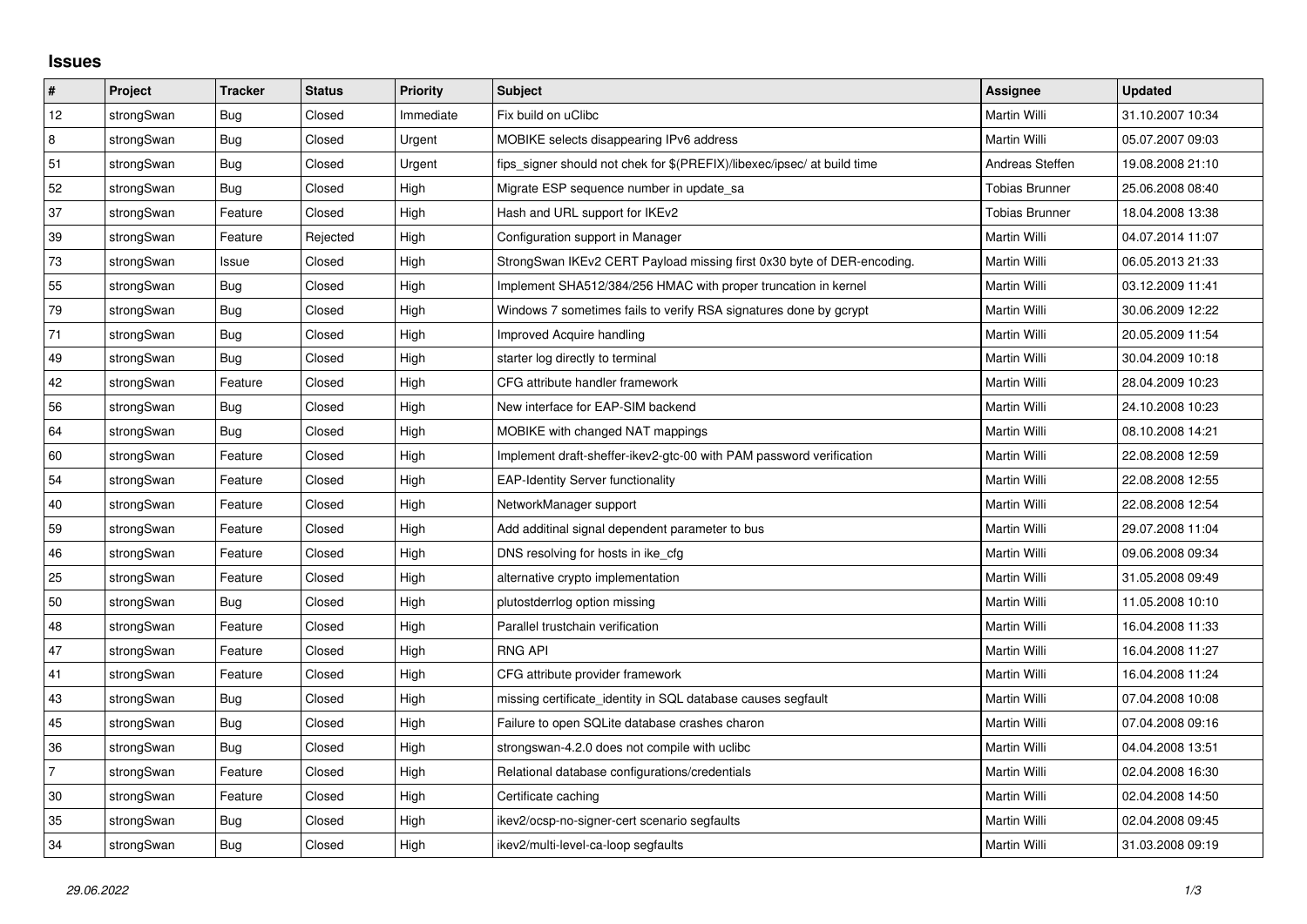| #              | Project    | <b>Tracker</b> | <b>Status</b> | <b>Priority</b> | <b>Subject</b>                                                              | Assignee            | <b>Updated</b>   |
|----------------|------------|----------------|---------------|-----------------|-----------------------------------------------------------------------------|---------------------|------------------|
| 26             | strongSwan | <b>Bug</b>     | Closed        | High            | Port all tools to new crypto/credential APIs                                | Martin Willi        | 21.03.2008 18:04 |
| 33             | strongSwan | Bug            | Closed        | High            | ikev2/crl-revoked scenario broken                                           | Martin Willi        | 19.03.2008 19:02 |
| 31             | strongSwan | Bug            | Closed        | High            | ikev2/rw-eap-aka-rsa scenario fails                                         | Martin Willi        | 19.03.2008 15:25 |
| 32             | strongSwan | Bug            | Closed        | High            | ikev2/rw-no-idr scenario fails                                              | <b>Martin Willi</b> | 19.03.2008 11:13 |
| 22             | strongSwan | Feature        | Closed        | High            | OCSP support                                                                | <b>Martin Willi</b> | 10.03.2008 18:41 |
| 21             | strongSwan | Feature        | Closed        | High            | CRL support                                                                 | Martin Willi        | 10.03.2008 18:40 |
| 24             | strongSwan | Feature        | Closed        | High            | Update doxygen documentation                                                | Martin Willi        | 22.02.2008 16:07 |
| 27             | strongSwan | Feature        | Closed        | High            | Create a database API                                                       | Martin Willi        | 19.02.2008 15:16 |
| 20             | strongSwan | Feature        | Closed        | High            | Pluggable fetcher plugins                                                   | Martin Willi        | 18.02.2008 09:58 |
| 16             | strongSwan | Feature        | Closed        | High            | Generic plugin architecture                                                 | <b>Martin Willi</b> | 15.02.2008 09:37 |
| 13             | strongSwan | Feature        | Closed        | High            | Implement a modular credential framework                                    | Martin Willi        | 15.02.2008 09:36 |
| 17             | strongSwan | Feature        | Closed        | High            | Pluggable crypto modules                                                    | <b>Martin Willi</b> | 15.02.2008 09:36 |
| 19             | strongSwan | Feature        | Closed        | High            | Include EAP-MD5 into trunk                                                  | <b>Martin Willi</b> | 13.12.2007 09:48 |
| 18             | strongSwan | Feature        | Closed        | High            | Merge EAP-AKA module into trunk                                             | Martin Willi        | 13.12.2007 09:47 |
| 15             | strongSwan | Feature        | Closed        | High            | Implement rauthentication using RFC4478                                     | <b>Martin Willi</b> | 30.11.2007 14:55 |
| 14             | strongSwan | Feature        | Closed        | High            | Initiate/Terminate IKE_SAs                                                  | Martin Willi        | 13.11.2007 14:04 |
| 6              | strongSwan | Feature        | Closed        | High            | XML based configuration interface: Control                                  | Martin Willi        | 13.11.2007 14:04 |
| 2              | strongSwan | Feature        | Closed        | High            | Complete MOBIKE support                                                     | Martin Willi        | 31.10.2007 10:30 |
| 11             | strongSwan | <b>Bug</b>     | Closed        | High            | Show IKE_SA status overview                                                 | Martin Willi        | 31.10.2007 10:29 |
| $10$           | strongSwan | <b>Bug</b>     | Closed        | High            | distribution cannot be built because logout.cs template is missing in trunk | Martin Willi        | 18.09.2007 07:43 |
| $\sqrt{5}$     | strongSwan | Feature        | Closed        | High            | XML based configuration interface: Status query                             | Martin Willi        | 07.08.2007 08:49 |
| $\overline{4}$ | strongSwan | Feature        | Closed        | High            | XML based configuration interface: Infrastructure                           | Martin Willi        | 02.07.2007 16:30 |
| $\vert$ 1      | strongSwan | Feature        | Closed        | High            | Partial MOBIKE implementation                                               | Martin Willi        | 02.07.2007 16:14 |
| 3              | strongSwan | Feature        | Closed        | High            | refactoring of thread management                                            | Martin Willi        | 29.06.2007 14:49 |
| 61             | strongSwan | <b>Bug</b>     | Closed        | High            | When recovering from DPD, firewall rules aren't added as necessary          | Andreas Steffen     | 06.05.2013 21:43 |
| 70             | strongSwan | Bug            | Closed        | High            | IPv6                                                                        | Andreas Steffen     | 21.02.2009 11:09 |
| 65             | strongSwan | Bug            | Closed        | High            | Many UML tests fail                                                         | Andreas Steffen     | 07.10.2008 07:09 |
| 69             | strongSwan | Feature        | Closed        | Normal          | Improve scheduler performance                                               | Tobias Brunner      | 04.12.2008 17:03 |
| 68             | strongSwan | Issue          | Closed        | Normal          | ipsec pool - unknown IPSec command                                          | Martin Willi        | 06.05.2013 21:35 |
| 214            | strongSwan | Bug            | Closed        | Normal          | OS X lacks sem_timedwait                                                    | Martin Willi        | 20.08.2012 17:22 |
| 128            | strongSwan | Feature        | Closed        | Normal          | Plugin dependencies                                                         | Martin Willi        | 06.02.2012 10:51 |
| 129            | strongSwan | Feature        | Assigned      | Normal          | Relations between ike/child/peer cfg                                        | Martin Willi        | 06.02.2012 10:50 |
| 100            | strongSwan | Feature        | Closed        | Normal          | Derive traffic selectors from authentication process                        | Martin Willi        | 23.07.2010 16:53 |